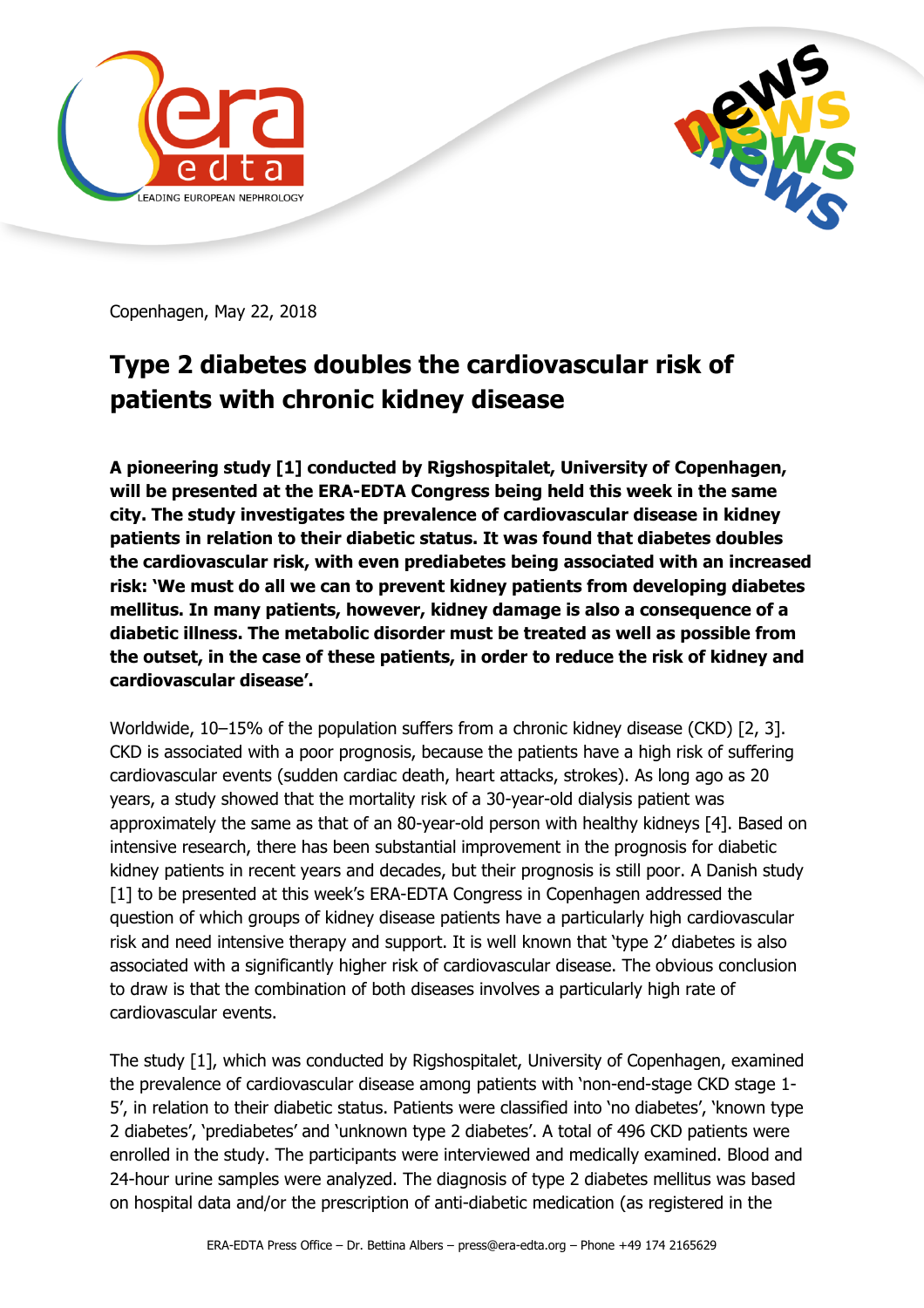



'national electronic prescription system'). A patient was considered to have prediabetes if the criteria for diabetes were not met, but a fasting blood sugar level of 6–6.9 mmol/l was measured; a fasting blood sugar level of 7 mmol/l or higher was defined by the leaders of the study as 'unknown T2DM'. Details of cardiovascular diseases and risk factors were likewise obtained from the electronic patient files.

The findings showed that a diabetic disease has a dramatic effect on cardiovascular risk in CKD patients and constitutes a particularly serious risk factor for cardiovascular disease. The prevalence of cardiovascular events was highest among patients with known type 2 diabetes, i.e. more than one diabetic CKD patient in two had suffered from cardiovascular disease, as compared to only one in four non-diabetic patients. Diabetic CKD patients thus have a cardiovascular risk which is twice as high as that of non-diabetic CKD patients (51.3% vs. 23.1%).

The cardiovascular risk was higher even among patients with prediabetes or 'unknown T2DM' (who still accounted for more than 23% of the study population). Of those patients, one in three were affected by a cardiovascular disease, not just one in four, as was the case with non-diabetic CKD patients.

According to Bo Feldt-Rasmussen, Rigshospitalet, Department of Nephrology, Copenhagen, President of the ERA-EDTA Congress and one of the leaders of the study, 'CKD patients who also have diabetes mellitus are seriously ill, high-risk patients. They have a worse prognosis than many cancer patients. We have to do everything we can to prevent CKD patients from developing diabetes mellitus and to raise kidney patients' awareness of preventive measures. In many cases, however, the kidney damage is a consequence of a diabetic illness. The metabolic disorder must be treated as well as possible from the outset in these patients, in order to reduce the risk of kidney and cardiovascular disease'.

- [1] Rie Louise Dyhr, Mads Hornum, Helene Trankær, Ellen L. Freese, Susanne Bro, Anne-Lise Kamper, Bo Feldt-Rasmussen et al.: DIABETES AND CARDIOVASCULAR DISEASE IN THE COPENHAGEN CHRONIC KIDNEY DISEASE COHORT. ERA-EDTA Congress 2018, Copenhagen. Abstract SP427
- [2] Eckardt KU, Coresh J, Devuyst O et al.: Evolving importance of kidney disease: from subspecialty to global health burden. Lancet 2013, 382: 158–69
- [3] GBD 2013: Mortality and Cause of Death Collaborators: Global, regional, and national age-sex specific all-cause and cause-specific mortality for 240 causes of death, 1990–2013: a systematic analysis for the Global Burden of Disease Study 2013. Lancet 2015; 385: 117–71
- [4] Foley RN, Parfrey PS, Sarnak MJ. Clinical Epidemiology of Cardiovascular Disease in Chronic Renal Disease. Am J Kidney Dis 1998; 32 (suppl 3): 112–119